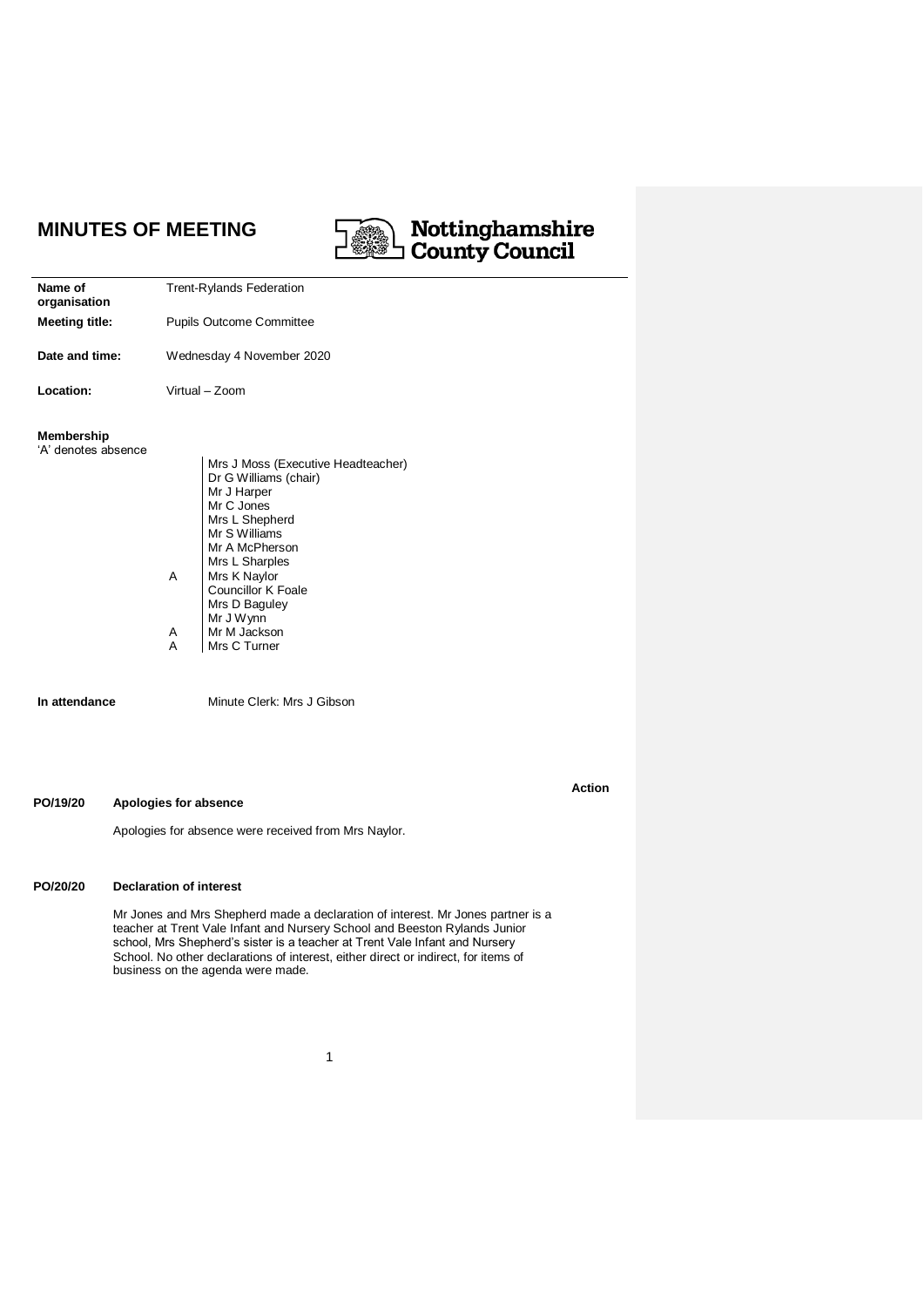#### **PO/21/20 Minutes of the previous meeting**

The minutes of the meeting held on 13<sup>th</sup> May 2020, having been circulated previously, were agreed by the chair and agreed as signed, due to social distancing, subject to the following

*Name of organisation should read Trent-Rylands Federation Trent Vale Infant and Nursery School and Beeston Rylands Junior School*

#### **PO/22/20 Matters arising**

None

#### **PO/23/20 2019-20 Attainment and Progress Data for all main groups**

Base line assessment was completed for F1 & F2 at the end of last half term. Teacher assessment data will be complete by the end of December. Team meetings have been arranged for next week to look at the interventions that have been put in place. Teachers report that learning behaviour is really good.

#### **PO/24/20 Staff Survery – Reflections on the First Half Term**

Staff were surveyed on their experience of working in school under Covid-19 restrictions. The survey findings from a representative sample of staff, reported by Councillor Foale, were positive.

JM also sent out a short survey asking what school were doing well. Overall, the responses were positive. Behaviour has been good and has been helped by the introduction of bubbles, parent contact has been minimised with the new drop off procedure and at Trent Vale this has freed up staff to set up the patio earlier. Staff miss the contact they had with each other, but everyone had adapted well.

#### **A governor queried how the new members of staff at Trent Vale had settled in, has it been more difficult due to social distancing.**

Executive Headteacher (EHT) advised new members of staff have either had Planning, Preparation and Assessment (PPA) time together which existing staff and have been supported by senior staff. **A governor queried what positives have been seen from the new practices.** JM advised the children like sitting forward in rows, reception have settled in more quickly at lunchtime as there are now two sittings, due to social distancing, therefore it is less busy in the hall. Friendships in bubbles are strong and school will have to look carefully at what to and what not to put back in place in the future. Overall, the senior team assessment is that children are settled and happy to be back in school. The focus has moved to staff wellbeing. **The chair invited further comments** none were raised.

#### **PO/25/20**

**2020-21 School Improvement Plan Priority 1**

**To offer immediate remote education where a class, group or small number of pupils need to self-isolate or there is a local lockdown which requires pupil to remain at home. a. Action Plan**

## **b. Remote Education Policy**

The blended learning package is the biggest challenge, primary age children are not able to work independently as senior school children are and it requires

 $\overline{2}$ 

## **Action**

**Commented [GW1]:** Jackie, I don't have a note about this. Should it be just Trent-Rylands Federation?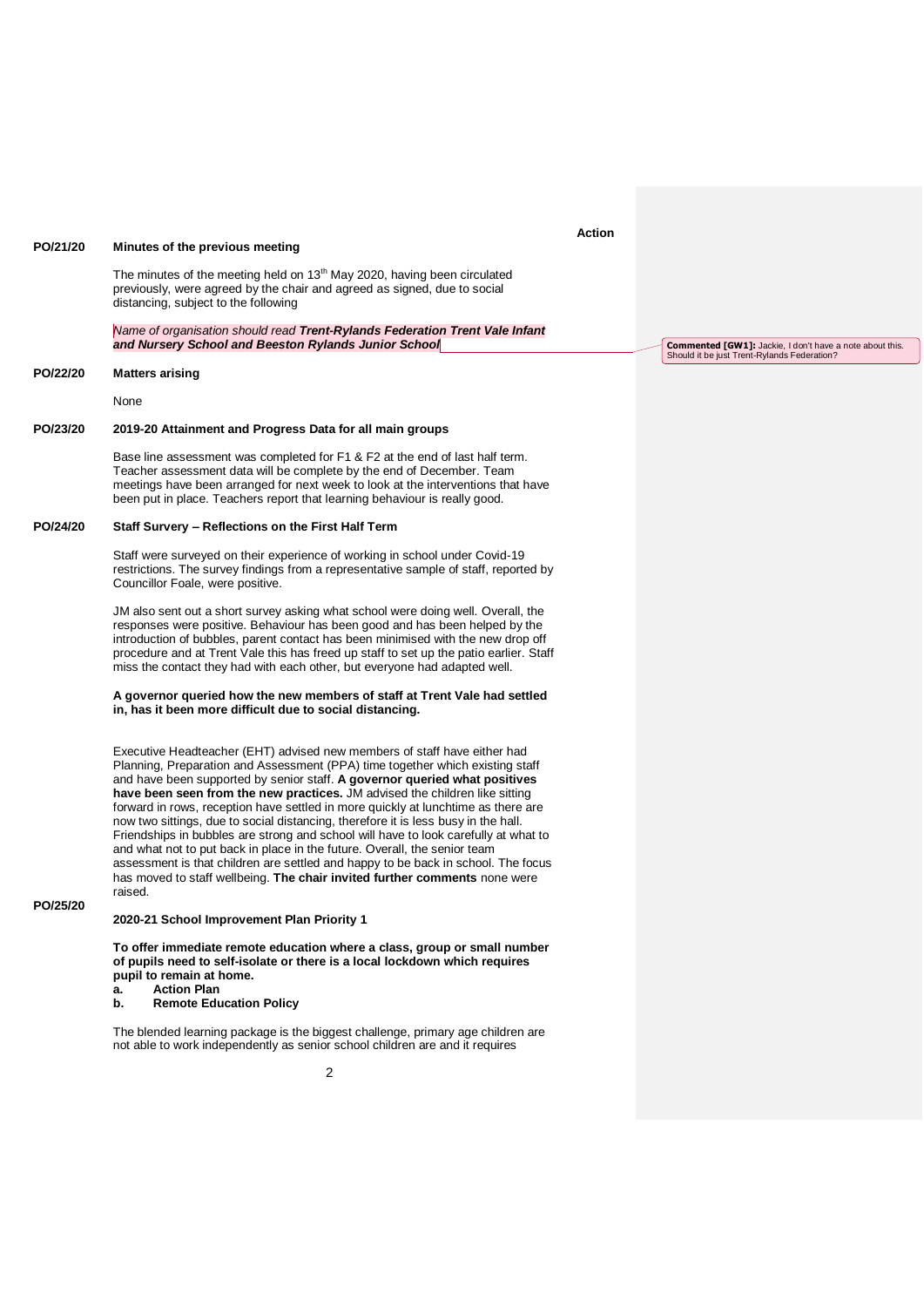## **Action**

parental engagement. The school website has a weekly learning grid for use in conjunction with the home learning pack for families who are isolating. This grid will be used in the classroom on a day to day basis so that children are familiar with it. Fourteen children are currently off school due to positive tests in their family and are using the home learning packs. Mr Harper recently used Zoom for guided reading and it worked better than anticipated. The action plan for blended learning is updated regularly and includes a plan to keep in regular contact with families. No bubbles have been closed in school to date. Once a bubble closes and works remotely teachers have been asked to feedback works well and what works not so well so that the plan can be updated regularly. If the teacher is ill cover is identified so that on-line delivery can be maintained. The Senior Leadership Team (SLT) have an indicative cover plan in place.

The DfE has reduced the allocation of laptops for the Junior School from 23 to 5. The school's ICT support has salvaged 9 laptops, part of the ICT upgrade project, for use by families. A register of devices held in family homes is being compiled for both schools. If a family isolates, all siblings will need a device to access remote learning individually.

Delivery of remote learning has been reflected in the Executive Headteacher and all staff appraisals.

**A governor asked how school envisaged the success criteria for improvement in the plan would be in June/July 21.** EHT said this would be when all learning can be accessed successfully the same at home or school. The are working towards establishing Microsoft Office365 as the online platform for this.

**A governor queried if risk should be referred to Public Health England.** EHT advised the message coming through now is that this is a Headteacher decision, the Department for Education (DfE) are now the contact for advice and not Public Health England. PHE guidance indicated that they would be involved if a there were a cluster of cases that were not family connected. Mr Harper and EHT advised how staff at both schools are being attuned to risk at school and in their daily lives. **The chair invited further comments** none raised.

#### **Improving Educational Opportunities for All Strategy (Pupil Premium Strategy and Catch-Up Funding Plan)**

This is still being worked on, catch-up tutoring using the additional funding is starting this week. **A governor queried who is providing the tutoring.** The tutoring company has been arranged by the Head of School and there are 9 children taking part.

#### **2020-21 School Improvement Plan Priority 2**

**To provide a Curriculum for Recovery to ensure the children are ready to, and know how to learn an academic curriculum; to reignite their passion for learning; to support their emotional health and well-being in the aftermath of the pandemic. a. Action Plan**

**PO/27/20**

**PO/26/20**

#### **b. Well-Being Governor**

The recovery curriculum is complete and the SLT assessment is that children are not experiencing significant emotional difficulties. The bubble system is having a positive effect on children and supports them well.

Staff well-being is now the priority for the SLT. Talking together, regular surveys, checking in with people are all part of this. All staff are now on emails including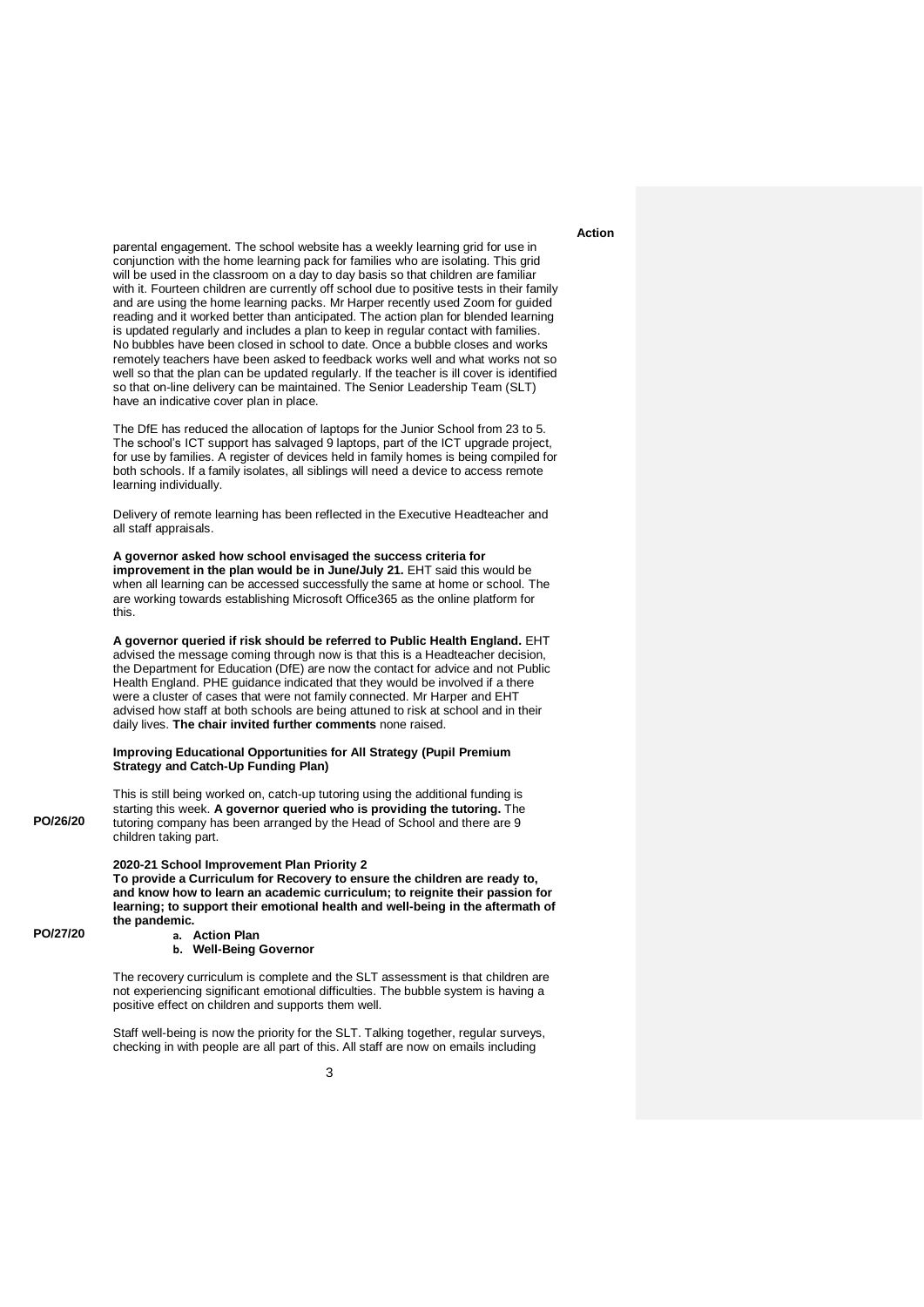Mid-day supervisors and cleaning staff so that it is inclusive. Peer-to-peer headteacher meetings have identified that headteachers can feel isolated, EHT advised she is grateful to have the support of a good team and excellent governing body. The SLT recognise that the pressure on school staff is huge. School are providing as many routes and opportunities to reach out as possible.

The SLT support the proposal of a well-being governor. EHT asked if Councillor Foale would like to continue in this role, Councillor Foale confirmed she would be happy to do this. **A governor queried if, in addition to surveys, staff are able to contact the well-being governor at any point.** It was agreed that the well-being governor email JM an introduction that will be forwarded to staff, she will then visit one of the regular staff meetings to introduce herself. **A governor queried if procedurally this should go on the full governor meeting agenda.** It was agreed that it should along with a brief description of the role. **The chair invited any further comments.**

**A governor queried as the children recovery curriculum no longer a priority should it be revised later in the year to academic catch up.** EHT advised that the intervention had been undertaken and Year 5 and 6 are back where they should be. Children who had not learnt to read in reception and Year 1 are not at the learning point typically expected at this time of the academic year, but they will catch up. SLT found that most children had home learning during the Covid-19 lockdown and this has helped children to settled back into learning at school; expectations are the same and not lowered.

**A governor queried if the return to lockdown would have an impact on children's well-being.** EHT agreed this was a possibility however school talked about this with children before half term and teachers continue to talk about the wider pandemic. The children watch BBC Newsround in the classrooms. Children were scared that school may close and are relieved it will remain open. For the youngest children they have had many opportunities to play together since returning to school.

## **2020-21 School Improvement Plan Priority 3**

**PO/28/20**

**To make explicit to all stakeholders the values, vision and ethos of the Trent-Rylands Federation**

#### **a. Action Plan b. Values and Vision**

EHT and Mr Jones are producing this, and it will explicitly explain values and vision. LS will work on the ideal staffing structure with both EHT and Mr Jones. It will secure ethos and values across both schools looking at staffing structure, team appraisal and ideology. Since Federating, two new teachers and new supply MDSAs have Federation contracts.

The values and visions have been set out; it has been renamed visions and values.

**A governor queried what role the documents would play once they are complete.** EHT explained that they would be used to develop revised branding, along with developing rules, underpinning the curriculum and ensuring the school uses the values. The community will be part of this, allowing staff and children to understand our values and aid recruitment of staff, parents and children. **A governor agreed** and advised that in their experience organisations who have buy-in from everyone are more successful.

**A governor stated** it should provide cohesion and links between policies and approaches. A vision statement enables cohesion. Staff, students and parents

## **Action**

**JM**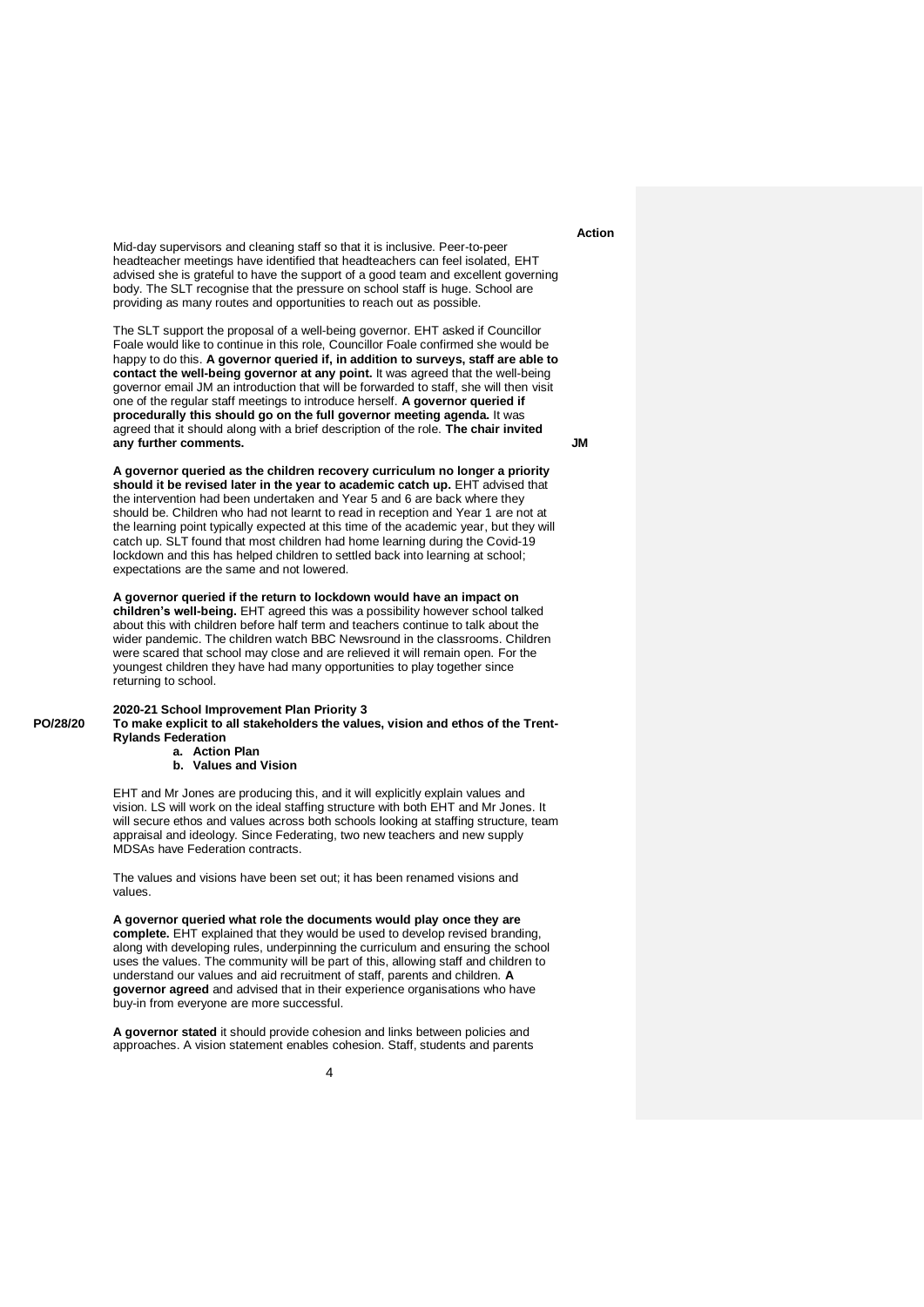provide some of this framework with understanding checked by feedback from a range of sources.

**A governor queried how pupils would be involved with this moving forward.**  EHT explained, with Governors' agreement, the vision and values would be talked about in assembly, by teachers in the classroom and through communication and feedback with parents.

**A governor queried if there is a further plan for consultation with parents. Could this feed into the plan when federated parents already thought of it as one school?** EHT explained this could, for example, include uniform, logo, branding, rules, mottos. Existing parents identify TRF as one school and new F2 parents saw it as a primary school. Further survey work will be used to check how much parents feel the federation's visions and values are embedded into practice.

**A governor queried stakeholder events, whilst acknowledging the next few months may not be the right time due to the Covid-19 pandemic.** 

EHT to make sure staff have seen the plan, agree as a document and explore with parents over time. **JM**

#### **SAFEGUARDING**

**PO/29/20**

**PO/30/20**

#### **a. governor monitoring visit including governor compliance checklist, single central record and vulnerable pupils**

**b. New Safeguarding action plan**

A virtual meeting with the safeguarding governors was held and the action plan updated. The Infant school will be audited next week and the Junior school the following week. Both audits will be passed to the next full governors meeting to be included in the minutes.

#### **ATTENDANCE**

**a. Autumn 1 2020 overall and Covid-19 absence figures and persistent absentees monitoring summary report**

Following DfE guidance, self-isolating for Covid-19 does not count as an absence in school attendance records.

Absence at the Infant School was 2.5% with Disadvantaged Pupils at 4.9% Absence at the Junior School was 2.6% with Disadvantaged Pupils at 5.2%

The DP absence is above the 18/19 rate but below the national average. The figures across both schools are similar.

**The chair invited comments. A governor noted that, following the introduction of the 2-week half term last year absences rose in the week following half term and requested that for the next POC meeting SLT review the pattern for discussion.**

#### **BEHAVIOUR**

#### **a. Autumn 1 behaviour monitoring summary report**

**PO/31/20** Infant behaviour is within typical expectations and children have settled into bubbles. Junior school behaviour is dramatically improved compared to the previous academic year. Only one child has missed their playtime. This reflects the staff survey, which observed positive pupil behaviour.

## **Pupil voice**

# **Action**

**JM**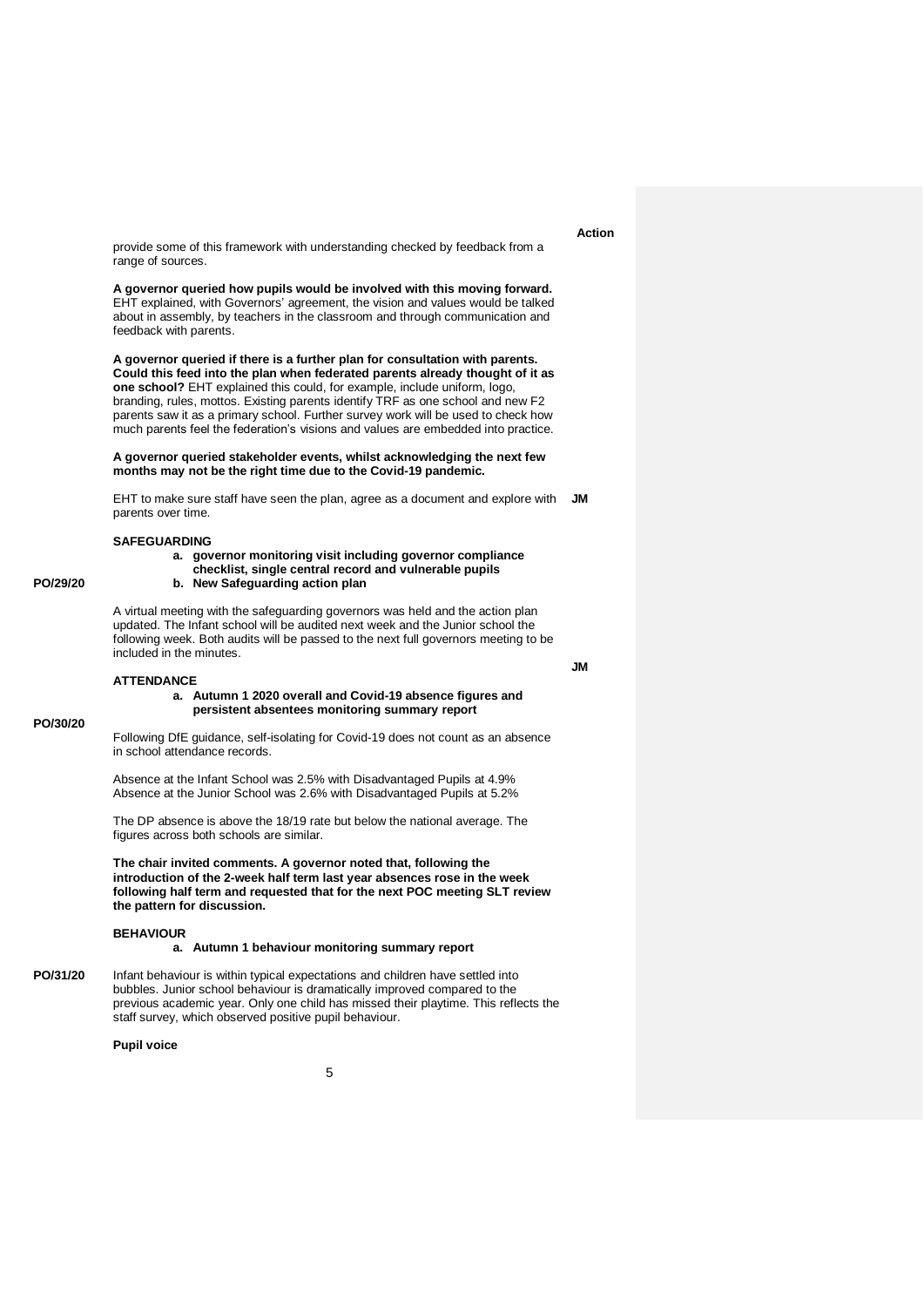#### **Action**

**PO/32/20** Cedar class (Y1) and Birch class (Y3&4) were surveyed. Children at both schools are happy to be back in school. Themes included that they like learning, like playing, like the bubbles, and like the different areas to play. Children miss being able to see and play with friends. Going forward consideration will be given on how to move from smaller groups to larger ones.

#### **Parent questionnaires**

a. **Autumn 1 Parental Survey**

**PO/33/20** Parents are happy with the measures in place at school to make learning safe. They are positive about the packs for remote learning. Parents were concerned about the lack of social distancing from other parents outside of school and parents posing a danger to children by parking their cars on restricted areas outside the school gates when dropping off their children. In response to parking concerns, the school are now putting cones out to enforce the existing parking restrictions.

Councillor Foale left the meeting at 18.58

**A governor advised the problem is not only on the roads close to school, they had difficulty walking down Meadow Lane.** EHT advised parents are being encouraged to make use of the later drop off and pick up times as it is not so busy at these times. Also both public houses nearby had offered their car parks for use during school drop-off and pick-up times. Council parking enforcement has a heavy presence in the area and EHT reported that parents had received fines.

**A governor had noticed council signs outside Trent Vale school but not at the Junior school.** The EHT advised that the County Council Covid-19 signage strategy was not explained to the school.

**A governor queried if Broxtowe had any covid marshalls and if so were we able to utilise them to help police behaviour.** EHT will explore this option along with possible help from community police officer.

#### **Governor monitoring visits – what and how?**

**JM**

Safeguarding visits already discussed. The Health and Safety visit has been completed at both schools by the H&S governor. It was suggested that governors look at the home learning packs for their views. The children's books have been looked at this week and they are basically fine.

**JM**

**A governor suggested a visit to a zoom assembly. Governors agreed and advised they would look at the home learning packs alongside the physical resources.** The Executive Headteacher will send out assembly links to governors so that they can join in. **Governors suggested they would like to meet the teachers to talk about how they have managed remote learning.** The Executive Headteacher will ask staff if happy with this and Mr Harper suggested governors could drop into school for a socially-distanced lunch visit. It was also suggested this would be a good time for Councillor Foale to drop in for a wellbeing session.

**Policies to be recommended for ratification:**

- **a. Annual review of the Child Protection and Safeguarding Policy**
- **b. Annual review of the Looked After Children Policy**
- **c. Annual review of the Peer on Peer Abuse Policy**
- **d. Annual review for the Policy and Procedure for all Visitors**

**JM,CJ,JH**

**PO/35/20**

**PO/34/20**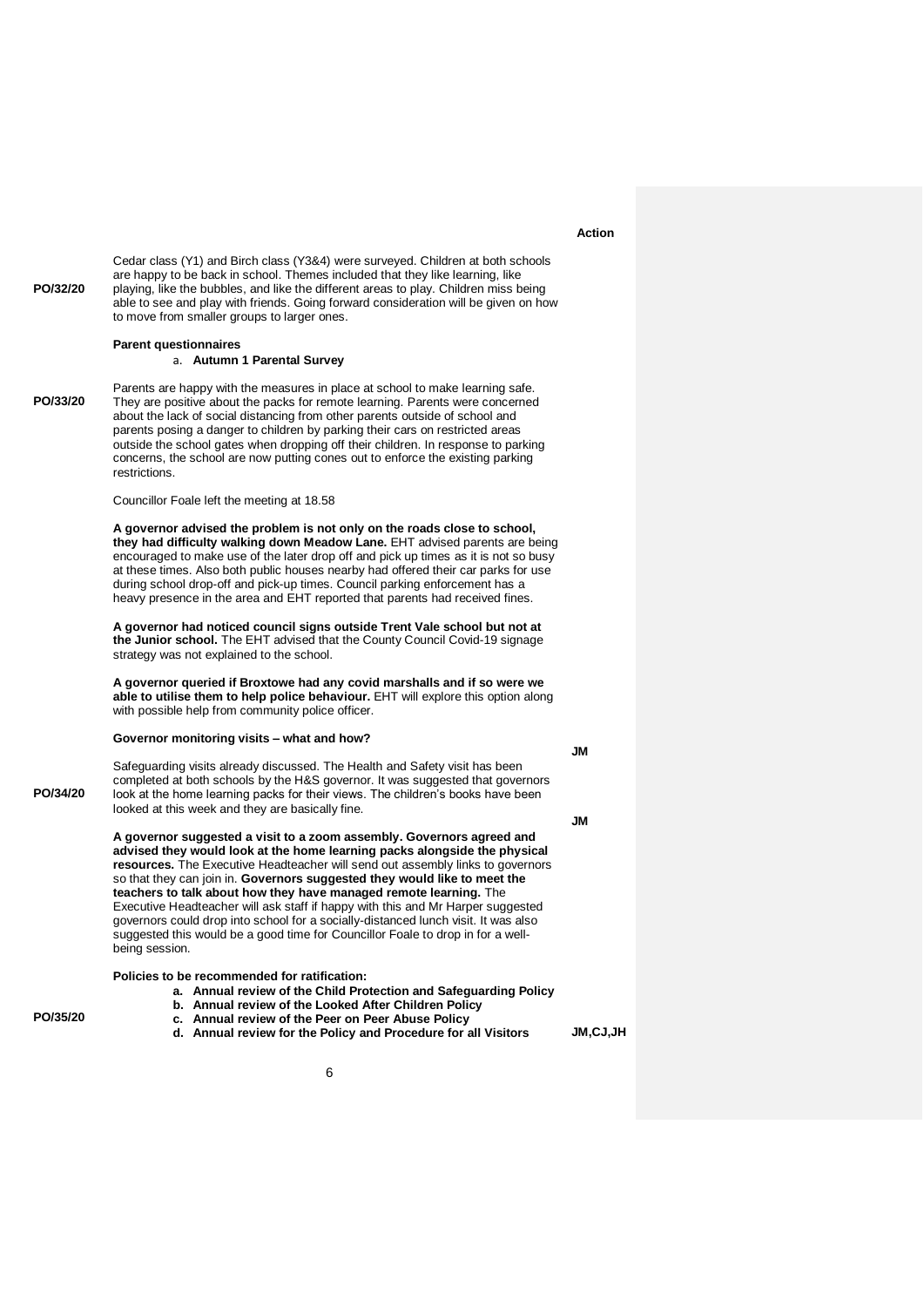- **e. Annual review of the Procedure for completing the Single Central Record**
- **f. Annual review of the Procedure for Checking Evidence for DBS checks**
- g. **Annual review of the Staff Employee Code of Conduct –** *A governor stated that the behaviour outside of school was queried with the union. This will be followed up and taken to the full governors meeting. EHT to add to full governors agenda and Mr Harper to contact NAS for comments.*  **JM**
- **h. Online Safety Policy**
- **i. ICT and Internet Use Policy**
- **j. Annual review of the Use of Force (Physical Intervention) policy**
- **k. Annual review of the Acceptable Use (esafety) policy**
- **l. Annual review of the Pupil Discipline and Behaviour policy**
- **m. Annual review of the Anti-bullying Policy**
- n. **Use of Pupil Images Policy -** *A governor advised this policy does not state where images are stored and when they are destroyed. EHT to revisit the policy.*
- **o. Annual review of the Collective Worship Policy**
- **p. Information about the curriculum – available on the website**
- **q. Annual review of the Teaching and Learning policy**
- **r. Remote Education policy**
- **s. Annual review of the Curriculum Planning policy**
- **t. Annual review of the Assessment for Learning policy**
- **u. Annual review of the Marking and Feedback policy**
- **v. Annual review of the Monitoring and Evaluation policy**
- **w. Annual review of the SEN policy**
- **x. Annual review of the EAL policy**
- **y. Annual review of the Single Equality policy**
- **z. Dealing with Prejudice Based Incidents**
- **aa. Annual review of the Homework policy**
- **bb.Annual review of the School Prospectus - the school website**
- **cc. Annual review of the food policy**
- **dd.Annual review of the curriculum policies – TV and BRJS**
	- **i. English**
	- **ii. Handwriting – joint**
	- **iii. Mathematics**
	- **iv. Science**
	- **v. Computing**
	- **vi. History**
	- **vii. Geography**
	- **viii. RE\***
	- **ix. Relationships, Sex and Health Education Policy (RSHE)\***
	- **x. Drugs Education**
	- **xi. Music**
	- **xii. Art and Design**
	- **xiii. Design and Technology**
	- **xiv. Physical Education**
	- **xv. Modern Foreign Languages**
	- **xvi. SMSC including British Values**

All of the above policies were agreed and passed for ratification at full governors subject to the above comments.

**The chair invited comments. A governor stated that policies incorporating the existing vision policy would need to change in the future.** 

 **Action**